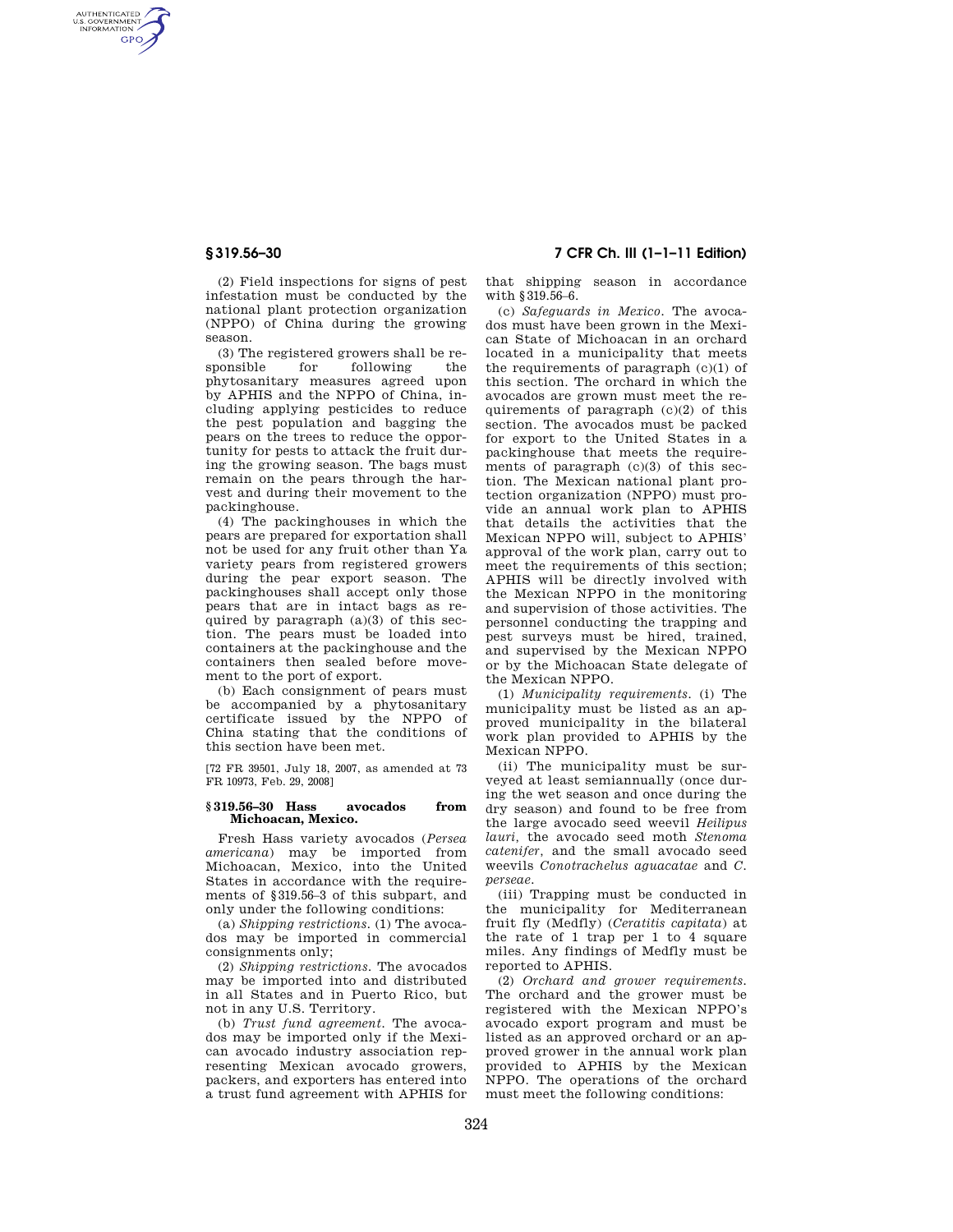## **Animal and Plant Health Inspection Service, USDA § 319.56–30**

(i) The orchard and all contiguous orchards and properties must be surveyed semiannually and found to be free from the avocado stem weevil *Copturus aguacatae.* 

(ii) Avocado fruit that has fallen from the trees must be removed from the orchard at least once every 7 days and may not be included in field boxes of fruit to be packed for export.

(iii) Dead branches on avocado trees in the orchard must be pruned and removed from the orchard.

(iv) Harvested avocados must be placed in field boxes or containers of field boxes that are marked to show the official registration number of the orchard. The avocados must be moved from the orchard to the packinghouse within 3 hours of harvest or they must be protected from fruit fly infestation until moved.

(v) The avocados must be protected from fruit fly infestation during their movement from the orchard to the packinghouse and must be accompanied by a field record indicating that the avocados originated from a certified orchard.

(3) *Packinghouse requirements.* The packinghouse must be registered with the Mexican NPPO's avocado export program and must be listed as an approved packinghouse in the annual work plan provided to APHIS by the Mexican NPPO. The operations of the packinghouse must meet the following conditions:

(i) During the time the packinghouse is used to prepare avocados for export to the United States, the packinghouse may accept fruit only from orchards certified by the Mexican NPPO for participation in the avocado export program.

(ii) All openings to the outside must be covered by screening with openings of not more than 1.6 mm or by some other barrier that prevents insects from entering the packinghouse.

(iii) The packinghouse must have double doors at the entrance to the facility and at the interior entrance to the area where the avocados are packed.

(iv) Prior to the culling process, a biometric sample, at a rate determined by APHIS, of avocados per consignment must be selected, cut, and inspected by the Mexican NPPO or its approved designee and found free from pests.

(v) The identity of the avocados must be maintained from field boxes or containers to the containers in which they will be shipped so the avocados can be traced back to the orchard in which they were grown if pests are found at the packinghouse or the port of first arrival in the United States.

(vi) Prior to being packed for shipping, each avocado fruit must be cleaned of all stems, leaves, and other portions of plants and labeled with a sticker that bears the official registration number of the packinghouse.

(vii) The avocados must be packed in clean, new boxes or bulk shipping bins, or in clean plastic reusable crates. The boxes, bins, or crates must be clearly marked with the identity of the grower, packinghouse, and exporter. The boxes, bins, or crates must be covered with a lid, insect-proof mesh, or other material to protect the avocados from fruit-fly infestation prior to leaving the packinghouse. Those safeguards must be intact at the time the consignment arrives in the United States.

(viii) The packed avocados must be placed in a refrigerated truck or refrigerated container and remain in that truck or container while in transit through Mexico to the port of export for consignments shipped by air or sea or the port of first arrival in the United States for consignments shipped by land. Prior to leaving the packinghouse, the truck or container must be secured by the Mexican NPPO with a seal that will be broken when the truck or container is opened. The seal may be broken and a new seal applied by the Mexican NPPO if the truck or container stops at another approved packinghouse for additional avocados meeting the requirements of this section to be placed in the truck or container. The seal on the refrigerated truck or refrigerated container must be intact at the time the truck or container reaches the port of export in Mexico or the port of first arrival in the United States.

(ix) Any avocados that have not been packed or loaded into a refrigerated truck or refrigerated container by the